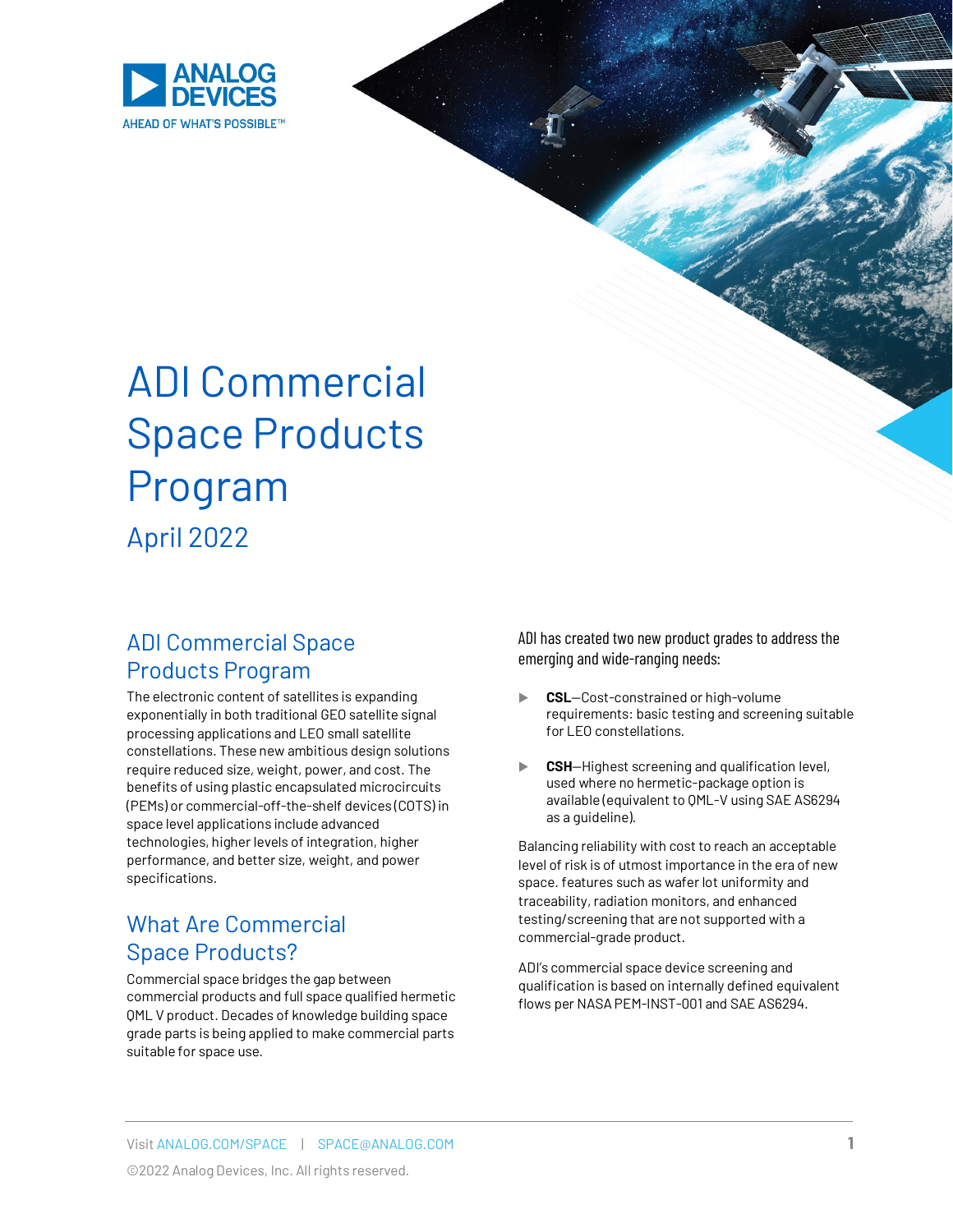

#### **CSL Features:**

- Wafer lot uniformity and traceability
- **Radiation monitors**
- Outgassing characterization
- $\blacktriangleright$  High reliability lead finishes and no Cu wire bonds
- Extended temperature

#### **CSH Features:**

- ▶ Everything offered with CSL, plus ...
- $\blacktriangleright$  High reliability screening
- **High reliability Quality Conformance Inspection**

#### **Manufacturing Locations**

# CSH Data Reports

Data reports are included for CSH products, and include the following:

- **100% processing attributes data**
- Electrical test variable data, if applicable
- Radiographic inspection report, if applicable
- $\blacktriangleright$  Failure analysis report, if applicable
- Certificate of Conformance

| <b>Space Level</b><br><b>Screening</b>                                        | <b>Wafer Fab</b>                                                                                             | <b>Assembly</b>                                                        | <b>Screening and Quality</b><br><b>Conformance Inspection</b>        |
|-------------------------------------------------------------------------------|--------------------------------------------------------------------------------------------------------------|------------------------------------------------------------------------|----------------------------------------------------------------------|
| Standard commercial<br>space product device<br>screening and<br>qualification | ADI Wilmington, MA<br>▶<br>ADI Limerick, Ireland<br>ADI Camas, WA<br><b>TSMC Taiwan</b><br>Various foundries | ADI Penang, Malaysia<br>Various ADI<br>▶<br>approved<br>subcontractors | ADI Cavite,<br>Philippines<br>ADI Chelmsford, MA<br>ADI Milpitas, CA |

#### **Commercial Space Screening Flows**

| <b>Screen/Test</b>                    | <b>Test Method/Requirements</b>                                                                                                                  | <b>CSL</b> | <b>CSH</b> | <b>Notes</b>                                                     |
|---------------------------------------|--------------------------------------------------------------------------------------------------------------------------------------------------|------------|------------|------------------------------------------------------------------|
| <b>Wafer fabrication</b>              | Single fab location                                                                                                                              | X          | X          |                                                                  |
| Wafer lot acceptance test             | <b>SEM</b> analysis                                                                                                                              |            | Χ          |                                                                  |
| <b>Assembly</b>                       | Hi-Rel package finish (nickel<br>palladium gold preferred), if<br>available, and no Cu wire bonds                                                | $\chi$     | X          | No matte tin except<br>where noted                               |
| Outgas characterization               | <b>ASTM E-595</b>                                                                                                                                | X          | X          | Performed once per<br>released assembly BOM                      |
| <b>Operating temperature</b><br>range | Extend operating temperature<br>range from -55°C to +125°C<br>through qualification and<br>performance testing, subject to<br>device limitations | $\times$   | $\times$   |                                                                  |
| Pre-cap source inspection             |                                                                                                                                                  | N/A        | N/A        |                                                                  |
| <b>Serialization</b>                  |                                                                                                                                                  |            | X          | Where package size<br>permits, laser mark or<br>register options |
| <b>Gross bubble test</b>              |                                                                                                                                                  | N/A        | X          | Air cavity packages only                                         |
| <b>Fine/gross leak test</b>           | MIL-STD-883, TM 1014 Cond A & C                                                                                                                  | N/A        | N/A        |                                                                  |
| <b>External visual inspection</b>     | Per ADI0028 External Visual                                                                                                                      |            | X          | ADI0485 for hermetic                                             |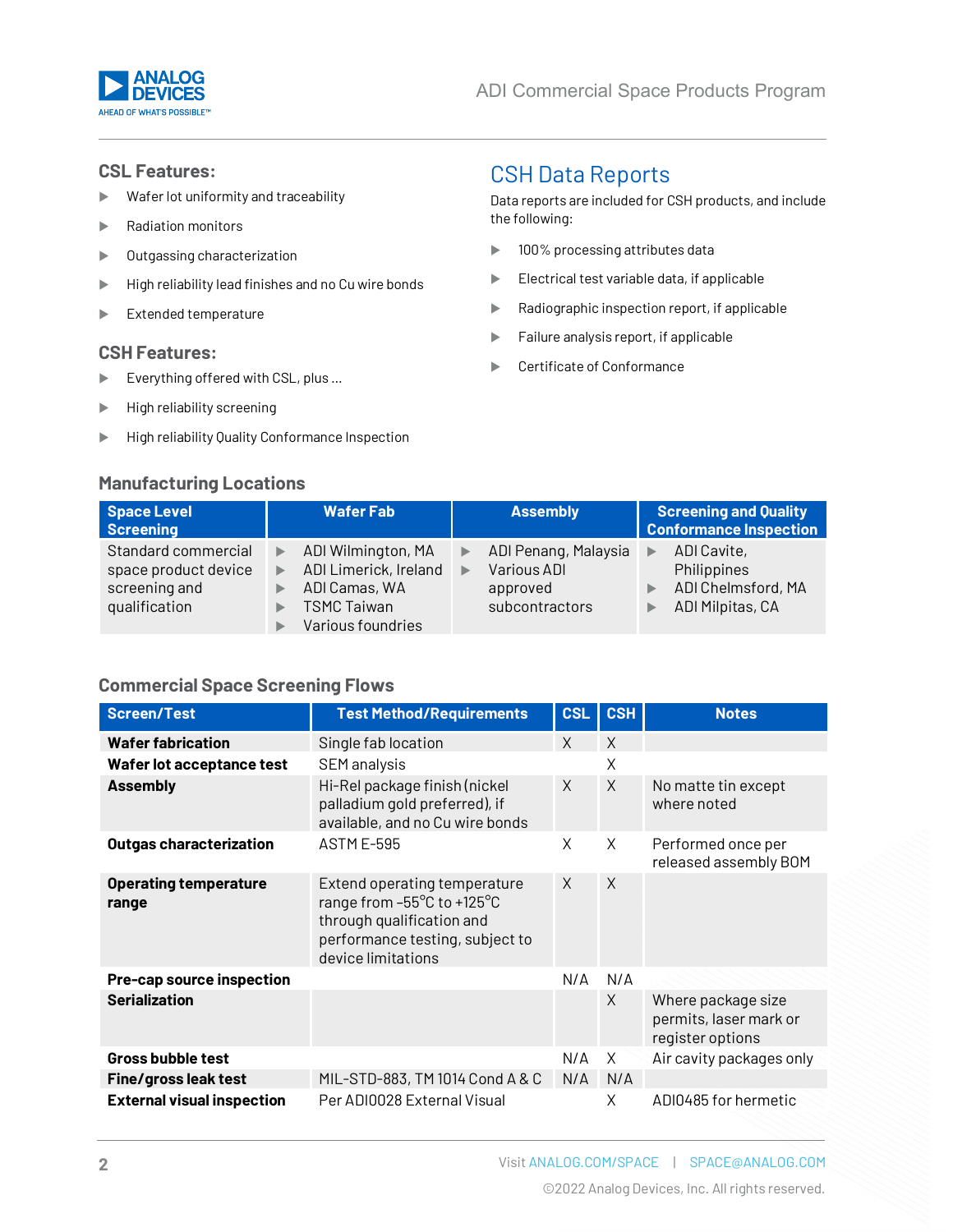

| <b>Screen/Test</b>                            | <b>Test Method/Requirements</b>                                                                                                                                                                             | <b>CSL</b> | <b>CSH</b>     | <b>Notes</b>                                                                               |
|-----------------------------------------------|-------------------------------------------------------------------------------------------------------------------------------------------------------------------------------------------------------------|------------|----------------|--------------------------------------------------------------------------------------------|
| <b>Thermal cycle</b>                          | MIL-STD-883, TM 1010 Cond B,<br>20 cycles or equivalent                                                                                                                                                     |            | $\mathsf{X}$   |                                                                                            |
| <b>C-SAM</b>                                  | J-STD-020                                                                                                                                                                                                   |            | X              | N/A to air cavity<br>packages                                                              |
| Radiographic                                  | MIL-STD-883, TM 2012 (top view)<br>and inspect for wire sweep                                                                                                                                               |            | $\mathsf X$    |                                                                                            |
| <b>Constant acceleration</b>                  | MIL-STD-883, TM 2001 Cond E,<br>Y1 axis only                                                                                                                                                                |            | X              | Air cavity packages only                                                                   |
| <b>PIND</b>                                   | MIL-STD-883, TM 2020 Cond A                                                                                                                                                                                 |            | $\mathsf{X}$   | Air cavity packages only                                                                   |
| Pre-burn-in electrical tests                  | 100% of the devices per device<br>specification at room<br>temperature                                                                                                                                      | $\sf X$    | X              |                                                                                            |
| <b>Burn-in</b>                                | 100% of devices from each flight<br>lot and perform burn-in per MIL-<br>STD-883, TM 1015 (240 hours at<br>125°C, or equivalent, with dc<br>bias), for lots >500 pcs, a<br>sampling plan will be agreed upon |            | $\sf X$        | Single pass burn-in<br>condition as determined<br>by ADI; conditions may<br>vary by device |
| <b>Final electrical tests</b>                 | Perform 100% electrical test (at<br>min, room, and max<br>temperatures) on all burn-in units                                                                                                                |            | X              | When serialization not<br>possible, based on lot<br>average                                |
| <b>Deltas calculation</b>                     | Per data sheet specs, performed<br>on all burn-in units                                                                                                                                                     |            | $\sf X$        |                                                                                            |
| <b>Percent defect allowable</b><br>(PDA)      | 5% max, repeat burn-in <10%,<br>second pass <2%                                                                                                                                                             |            | $\sf X$        |                                                                                            |
| <b>Gross bubble test</b>                      |                                                                                                                                                                                                             | N/A        | X              | Air cavity packages only                                                                   |
| Fine/gross leak test                          | MIL-STD-883, TM 1014 Cond A & C                                                                                                                                                                             | N/A        | N/A            |                                                                                            |
| <b>External visual inspection</b>             | Per ADI0028 External Visual                                                                                                                                                                                 | $\times$   | $\sf X$        |                                                                                            |
| <b>Destructive physical</b><br>analysis (DPA) | Based on NASA PEM-INST-001;<br>5 samples                                                                                                                                                                    |            | X.             | Tests and lab<br>requirements<br>determined by QA, N/A<br>for hermetic packages            |
| Data report                                   |                                                                                                                                                                                                             |            | $\overline{X}$ |                                                                                            |
| <b>Diffusion lot traceability</b>             | Listed on box label                                                                                                                                                                                         | $\sf X$    |                |                                                                                            |
|                                               | Included in C of C                                                                                                                                                                                          |            | X              | Follow current ADI QA<br>major change PCN<br>quidelines                                    |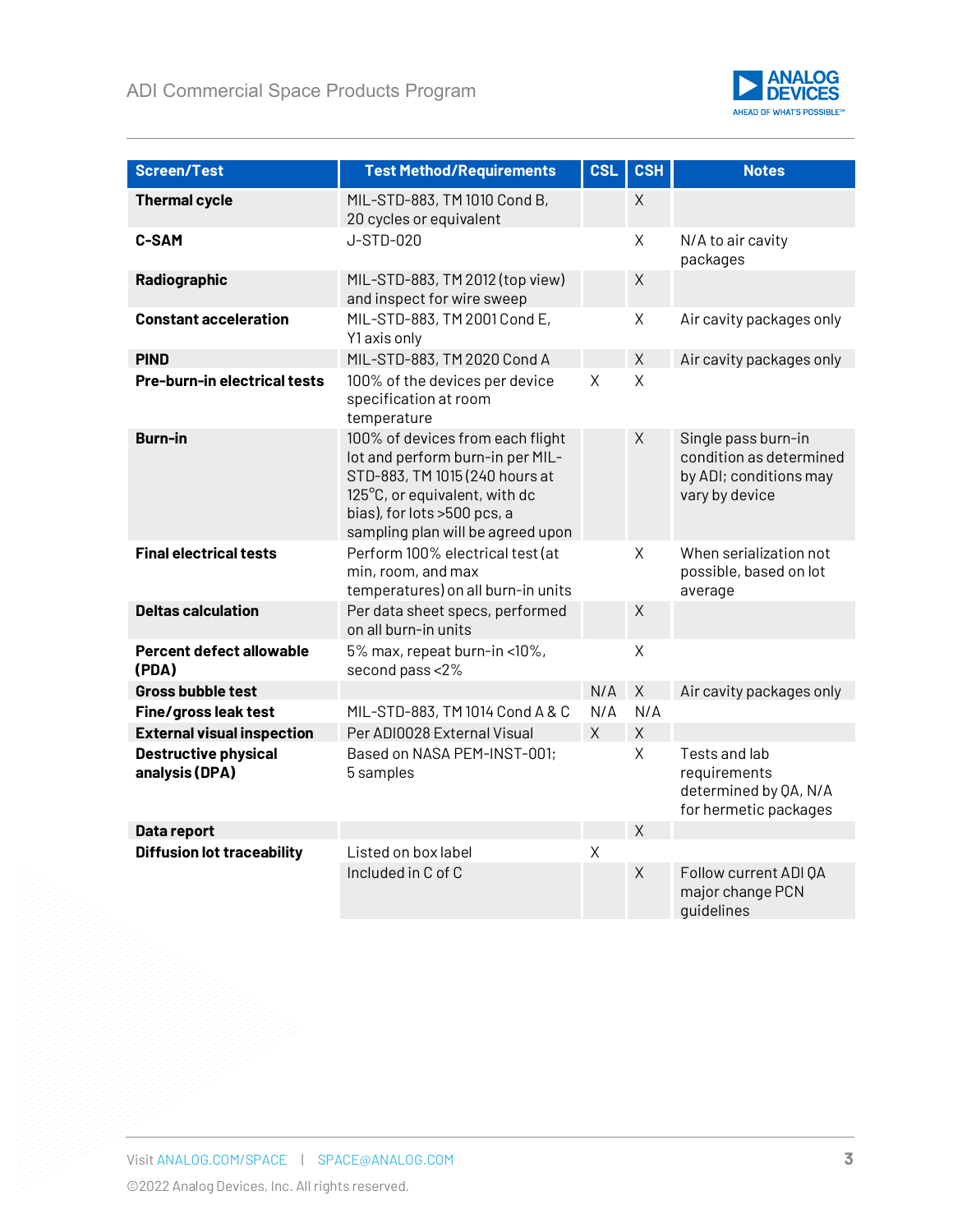

| <b>Screen/Test</b>                                | <b>Test Method/Requirements</b>                                                                                                                                                                                                                                         | <b>CSL</b> | <b>CSH</b>  | <b>Notes</b>                                                                                                      |  |  |
|---------------------------------------------------|-------------------------------------------------------------------------------------------------------------------------------------------------------------------------------------------------------------------------------------------------------------------------|------------|-------------|-------------------------------------------------------------------------------------------------------------------|--|--|
| <b>Visual inspection</b><br>and serialization     | Per ADI0028 or ADI0485 for hermetic in<br>test method/conformance                                                                                                                                                                                                       |            | X           | Where package size<br>permits, laser mark or<br>register options                                                  |  |  |
| <b>Baseline C-SAM</b>                             | J-STD-020                                                                                                                                                                                                                                                               |            | Χ           |                                                                                                                   |  |  |
| Preconditioning                                   | Moisture soak per JESD22-A113                                                                                                                                                                                                                                           |            | X           |                                                                                                                   |  |  |
| <b>Solderability</b>                              | MIL-STD-883, TM 2003 or J-STD-002                                                                                                                                                                                                                                       |            | X           | 5 samples at additional<br>cost, based on package<br>type. Steam aging is not<br>required for plastic<br>packages |  |  |
| <b>Electrical test</b>                            | 100% of the devices per device<br>specification at min, room, and max<br>temperatures                                                                                                                                                                                   |            | Χ           |                                                                                                                   |  |  |
|                                                   | Group 1: 16 samples per CSH wafer diffusion lot                                                                                                                                                                                                                         |            |             |                                                                                                                   |  |  |
| <b>Physical</b><br>dimensions                     | MIL-STD-883, TM 2016                                                                                                                                                                                                                                                    |            | $\mathsf X$ |                                                                                                                   |  |  |
| <b>Steady state life</b><br>test                  | MIL-STD-883, TM 1005, 1,000 hrs at<br>$+125^{\circ}$ C                                                                                                                                                                                                                  |            | X           | Condition based on<br>product type                                                                                |  |  |
|                                                   | Additional 1000hrs                                                                                                                                                                                                                                                      |            | $\mathsf X$ | Information only                                                                                                  |  |  |
| Post burn-in<br>electrical test                   | 100% of devices per device specification<br>at min, room, and max temperatures                                                                                                                                                                                          |            | X           | Tested at 1000hrs and<br>2000hrs life test                                                                        |  |  |
| <b>External visual</b><br>inspection              | Per ADI0028 External Visual, indentation<br>in metallization and/or copper base<br>metal may be exposed through plating<br>after processing and shall not be<br>grounds for rejection if caused by<br>fixturing and no other visual acceptance<br>criteria are violated |            | $\chi$      | ADI0485 for hermetic                                                                                              |  |  |
| Group 1a: 16 samples per CSH package assembly lot |                                                                                                                                                                                                                                                                         |            |             |                                                                                                                   |  |  |
| <b>Thermal cycle</b>                              | MIL-STD-883, TM 1010 Cond B, 500<br>cycles or equivalent                                                                                                                                                                                                                |            | X           |                                                                                                                   |  |  |
| Post burn-in<br>electrical test                   | 100% of devices per device specification<br>at min, room, & max temperatures                                                                                                                                                                                            |            | X           |                                                                                                                   |  |  |
| <b>C-SAM</b>                                      | J-STD-020                                                                                                                                                                                                                                                               |            | X           |                                                                                                                   |  |  |
| <b>External Visual</b><br>Inspection              | Per ADI0028                                                                                                                                                                                                                                                             |            | Χ           | ADI0485 for hermetic                                                                                              |  |  |
| Group 2: 16 samples per CSH package assembly lot  |                                                                                                                                                                                                                                                                         |            |             |                                                                                                                   |  |  |
| <b>Unbiased HAST</b>                              | JESD22-A118, 96 hrs, 130°C at 85% RH                                                                                                                                                                                                                                    |            | X           | N/A to air cavity packages                                                                                        |  |  |

#### **Commercial Space Quality Conformance Inspection**